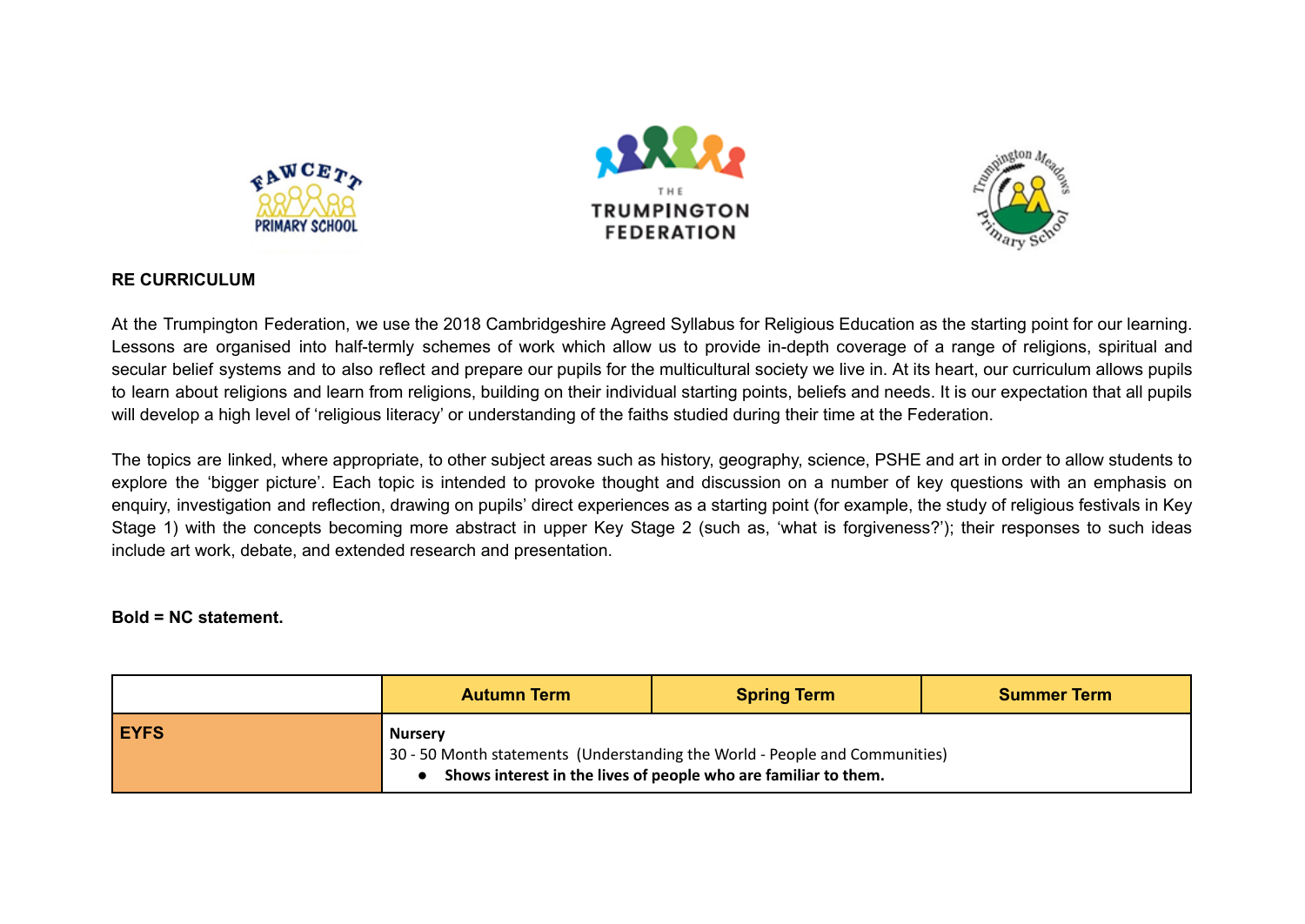|                                            | Remembers and talks about significant events in their own experience.<br>Recognises and describes special times or events for family or friends.<br>Shows interest in different occupations and ways of life.<br>Knows some of the things that make them unique, and can talk about some of the similarities and<br>differences in relation to friends or family. |                                                                     |                                                                                             |
|--------------------------------------------|-------------------------------------------------------------------------------------------------------------------------------------------------------------------------------------------------------------------------------------------------------------------------------------------------------------------------------------------------------------------|---------------------------------------------------------------------|---------------------------------------------------------------------------------------------|
|                                            | <b>Provision</b><br>Different festivals, celebrating different traditions<br>Which people/stories/places are special and why<br>Special Events in our lives<br>Stories and storytellers<br>Drama, music, dance and art.<br>First hand experiences of dress and special clothes<br>The celebration of festivals and tasting special foods                          |                                                                     |                                                                                             |
|                                            | Reception<br>40 - 60 Month Statements (Understanding the World - People and Communities)<br>Enjoys joining in with family customs and routines.<br>$\bullet$<br>Children know about similarities and differences between themselves and others and among families,<br>communities and traditions (ELG)                                                            |                                                                     |                                                                                             |
|                                            | <b>Provision</b><br>Diwali (Rama & Sita story, diva lamps, rangoli patterns)<br>Christmas (nativity story, Christmas songs)<br>Hanukkah<br>$\overline{\phantom{a}}$<br>Chinese New Year (zodiac story, chinese characters, dragon dance, red envelopes, lanterns)<br>Easter (easter story, egg hunt, spring poems, easter cards)                                  |                                                                     |                                                                                             |
| Year 1<br><b>Key Questions and Content</b> | Autumn 1 - Who is Jesus? A great<br>teacher or a great leader?                                                                                                                                                                                                                                                                                                    | Spring 1 - Why is it important to<br>recognise the birth of a baby? | Summer 1 - What makes a church a<br>special place?<br>Summer 2 - Stories and symbols - Sikh |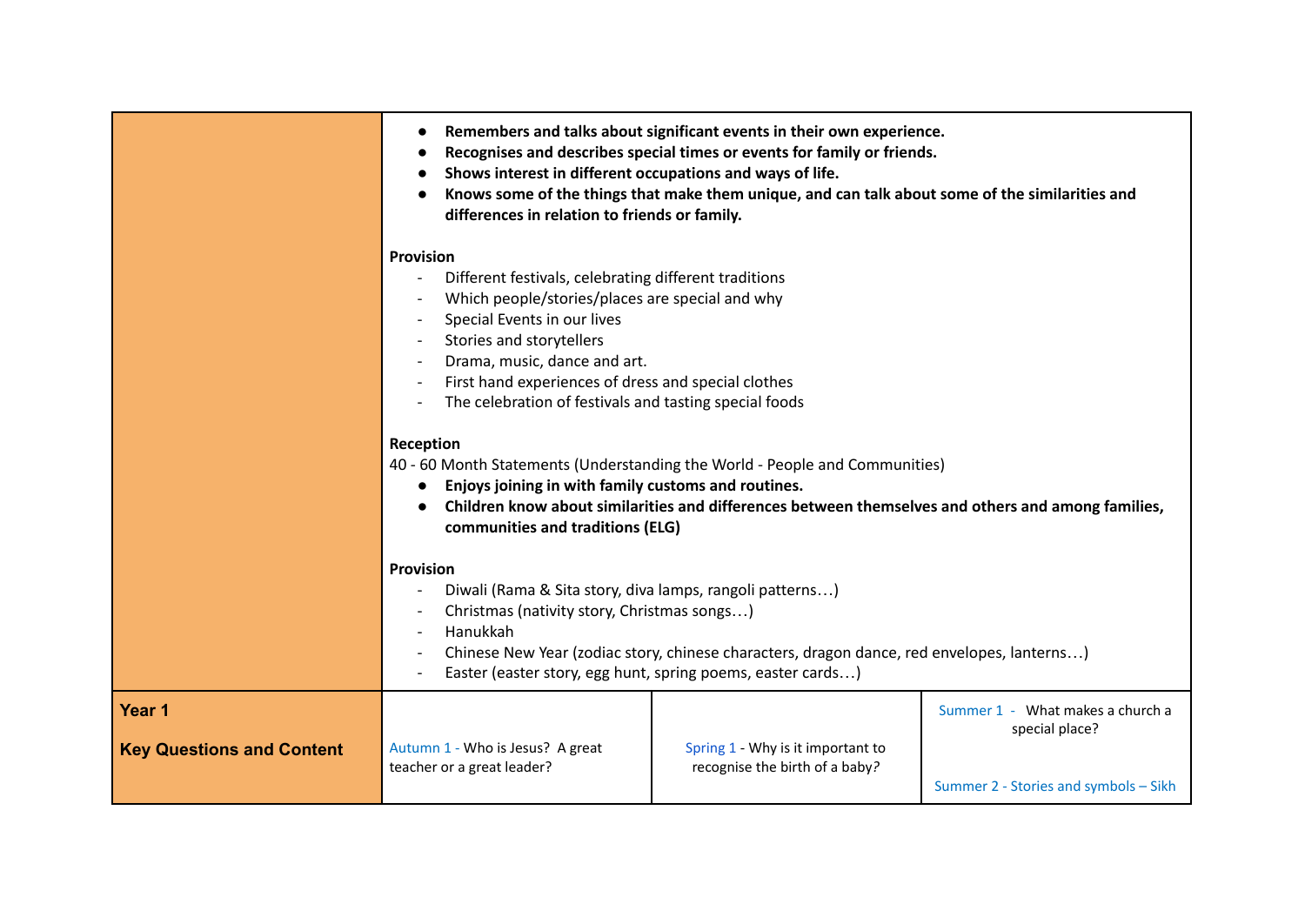| <b>Curriculum Link</b>                                | How and why do people celebrate<br>birthdays?<br>Begin to name the different beliefs and<br>practices of Christianity and at least<br>one other religion                                                                                                                                    | Spring 2 - Why is the Bible important?                                                                                                                                                       | How do stories from the Gurus and the<br>concept of seva affect Sikh children?<br>Begin to name the different beliefs<br>and practices of Christianity and at<br>least one other religion                 |
|-------------------------------------------------------|---------------------------------------------------------------------------------------------------------------------------------------------------------------------------------------------------------------------------------------------------------------------------------------------|----------------------------------------------------------------------------------------------------------------------------------------------------------------------------------------------|-----------------------------------------------------------------------------------------------------------------------------------------------------------------------------------------------------------|
| Year <sub>2</sub><br><b>Key Questions and Content</b> | Autumn 1 - Judaism<br>What is important for Jewish<br>people?<br>See Page 36 and 37 of 'Agreed Syllabus'<br>for progression statements.<br><b>Autumn 2 - Celebrations</b><br>Why is Christmas important? Compare<br>with other festivals of light such as Holi(<br>Hindu festival of light) | Spring 1 - How do different people<br>worship?<br>Christians, Judaism, Muslim;<br>Spring 2 - How does the Khalsa<br>influence the lives of Sikh families?<br>Explore key concepts of Sikhism | Summer 1 - What artefacts are<br>important to religion? Focus on Sikhism<br>Summer 2 - What is important for<br><b>Muslims?</b><br>See Page 32 and 33 of 'Agreed Syllabus'<br>for progression statements. |
| <b>Curriculum Link</b>                                | Name the different beliefs and<br>practices of<br>Christianity and at least one<br>other religion and begin to look                                                                                                                                                                         | Name the different beliefs and<br>practices of<br>Christianity and at least one<br>other religion and begin to look                                                                          | Suggest and find meanings behind<br>different beliefs and practices.                                                                                                                                      |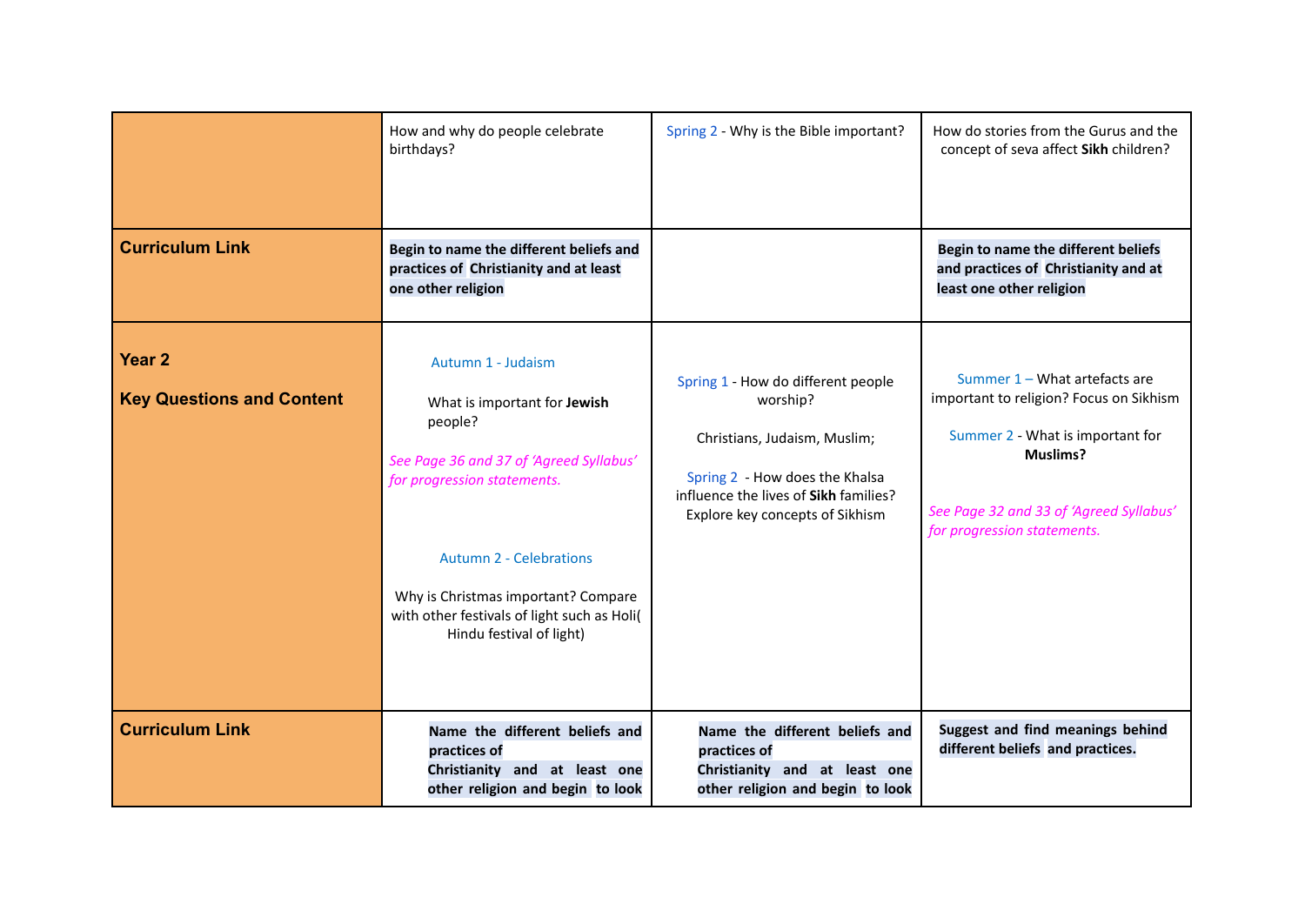|                         | for similarities between religions.                                                                                                                                                                           | for similarities between religions.                                                                                                                                                     |                                                                                                                                      |
|-------------------------|---------------------------------------------------------------------------------------------------------------------------------------------------------------------------------------------------------------|-----------------------------------------------------------------------------------------------------------------------------------------------------------------------------------------|--------------------------------------------------------------------------------------------------------------------------------------|
| Year <sub>3</sub>       | <b>Judaism</b> $-$ what is important for Jews<br>about being part of God's family?<br>See Page 37 and 38 of 'Agreed Syllabus'<br>for progression statements.                                                  | Spring 1 - Church people- who are the<br>saints of God and why are they<br>important?<br>Spring 2 - The church year - is Easter a<br>festival of new life or sacrifice?                 | What are the special religious texts?                                                                                                |
| <b>Curriculum Link</b>  | <b>Recall the different beliefs and</b><br>practices of Christianity and at<br>least one other religion.                                                                                                      | <b>Recall the different beliefs and</b><br>practices of Christianity and at<br>least one other religion.                                                                                | <b>Suggest and find meanings behind</b><br>different beliefs and practices.                                                          |
| Year <sub>4</sub>       | What do people believe about the<br>creation of the world?<br><b>Creation stories - Christianity and five</b><br>other world faiths needed - Christian,<br>Muslin, Aborigine, Hindu, Chinese, Hopi<br>Indian. | Islam - what difference does belonging<br>to a faith make to a family?<br>Why is prayer important to Muslims?<br>See Page 33 and 34 of 'Agreed Syllabus'<br>for progression statements. | Summer 1 - Christian worship - how<br>and why are churches different?<br>Summer 2 - What moral guidance do<br>sacred texts provide?  |
| <b>Curriculum Links</b> | begin<br>understand the<br>To<br>to<br>diversity of belief in<br>different<br>religions, nationally and globally.                                                                                             | Recall in detail and use the<br>correct vocabulary in regard<br>to the different beliefs and<br>practices of different<br>religions.                                                    | Recall in detail and use the<br>correct vocabulary in regard<br>to the different beliefs and<br>practices of different<br>religions. |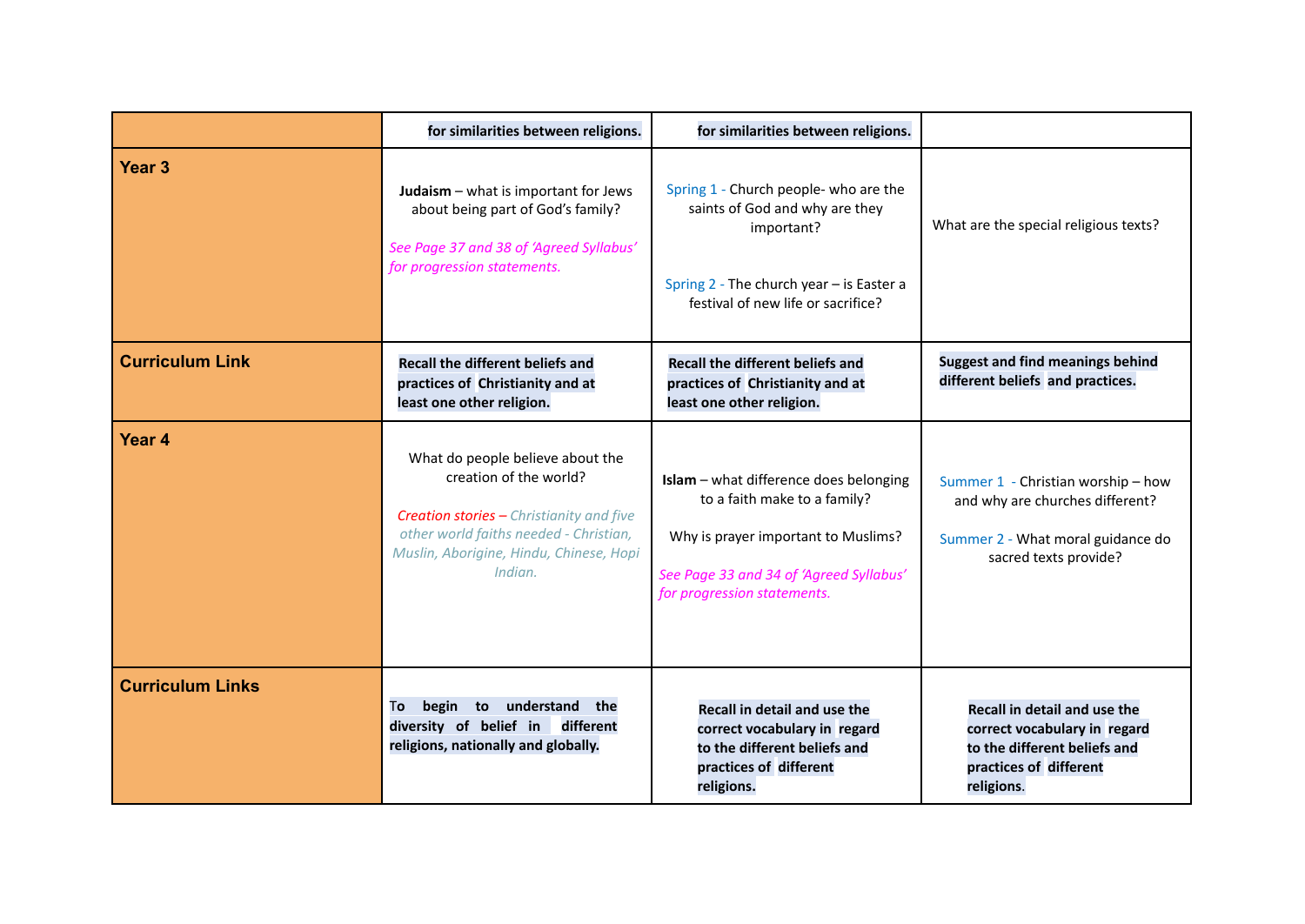|                         | Begin to compare directly different<br>responses to<br>ethical questions<br>looking at a range of different<br>religions.                                                                                                               |                                                                                                                                                                                                                                                              |                                                                                                                                                              |
|-------------------------|-----------------------------------------------------------------------------------------------------------------------------------------------------------------------------------------------------------------------------------------|--------------------------------------------------------------------------------------------------------------------------------------------------------------------------------------------------------------------------------------------------------------|--------------------------------------------------------------------------------------------------------------------------------------------------------------|
| Year <sub>5</sub>       | Autumn 1 - Jesus - who do people say I<br>am?<br>Autumn 2 - Are the 10 commandments<br>still relevant today?                                                                                                                            | What is it like to be a Christian? UK and<br>other parts of the world.                                                                                                                                                                                       | Hinduism $-$ what do stories and images<br>of deities tell us about Hindu beliefs?<br>See Page 22 and 23 of 'Agreed Syllabus'<br>for progression statements. |
| <b>Curriculum Links</b> | <b>Begin to reflect and respond</b><br>thoughtfully to the significance of<br>meaning behind different beliefs and<br>practices.                                                                                                        | <b>Begin to reflect and respond</b><br>thoughtfully to the significance of<br>meaning behind different beliefs and<br>practices.                                                                                                                             | Begin to make connections between<br>different belief and practices of all<br>religions.                                                                     |
| Year <sub>6</sub>       | Autumn 1 - Christianity and Judaism - is<br>religion what you say or what you do?<br>See Page 37 and 38 of 'Agreed Syllabus'<br>for progression statements. Assess prior<br>learning from Y3.<br>Autumn 2 - Big philosophical questions | Spring 1 - Themes which span beliefs<br>and religions include humanism<br>Spring 2 - How and why do 'religions'<br>help the poor? Explore fundraising (and<br>link to charity event)<br>See Page 26 - 28 of 'Agreed Syllabus' for<br>progression statements. | Buddhism - what does it mean to be a<br>Buddhist? Can we all be enlightened?<br>See Page 14 and 15 of 'Agreed Syllabus'<br>for progression statements.       |